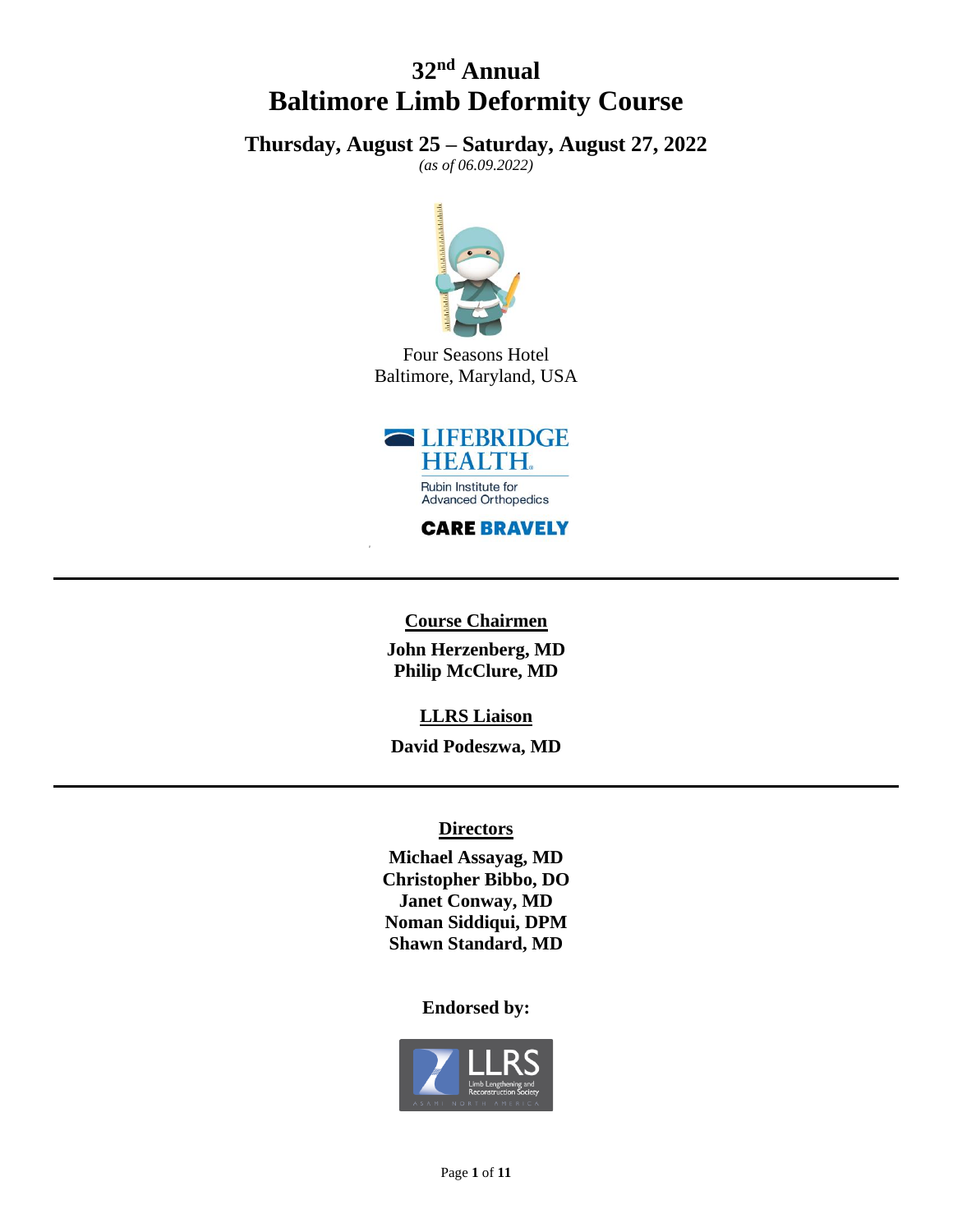#### **Faculty and Lab Assistants**

**Samantha Bark, DPM Anil Bhave, PT Alexander Cherkashin, MD Gavin de Kiewiet, MD Ronald Delanois, MD David Dycus, DVM Mark Eidelman, MD Ahmed Elhessy, MD Jill Flanagan, MD Rudolf Ganger, MD Marie Gdalevitch, MD Christine Goodbody, MD Lee Hlad, DPM Byron Hutchinson, DPM Alireza Khosroabadi, DPM Guido LaPorta, DPM Salih Marangoz, MD Kenji Miki, MD Kelsey Millonig, DPM Mark Myerson, MD Scott Nelson, MD L. Reid Boyce Nichols, MD Benjamin Ollivere, MD Jhon Jairo Pérez Casado, MD Christof Radler, MD J. Spence Reid, MD Jessica Rivera, MD Valentyn Rohozynskyi, MD Daniel Ruggles, DO Mikhail Samchukov, MD John Sontich, MD William Terrell, MD Michael Thomas, DPM Philip Wrotslavsky, DPM**

Galion, Ohio Baltimore, Maryland Dallas, Texas Newcastle-upon-Tyne, United Kingdom Baltimore, Maryland Baltimore, Maryland Haifa, Israel Baltimore, Maryland Atlanta, Georgia Vienna, Austria Montreal, Canada Philadelphia, Pennsylvania Waycross, Georgia Burien, Washington Arcadia, California Dunmore, Pennsylvania Istanbul, Turkey Osaka, Japan Des Moines, Iowa Denver, Colorado Port-au-Prince, Haiti Wilmington, Delaware Nottingham, United Kingdom Cali, Colombia Vienna, Austria Hershey, Pennsylvania New Orleans, Louisiana Kyiv, Ukraine Miami, Florida Dallas, Texas Cleveland, Ohio Marietta, Georgia Baltimore, Maryland San Diego, California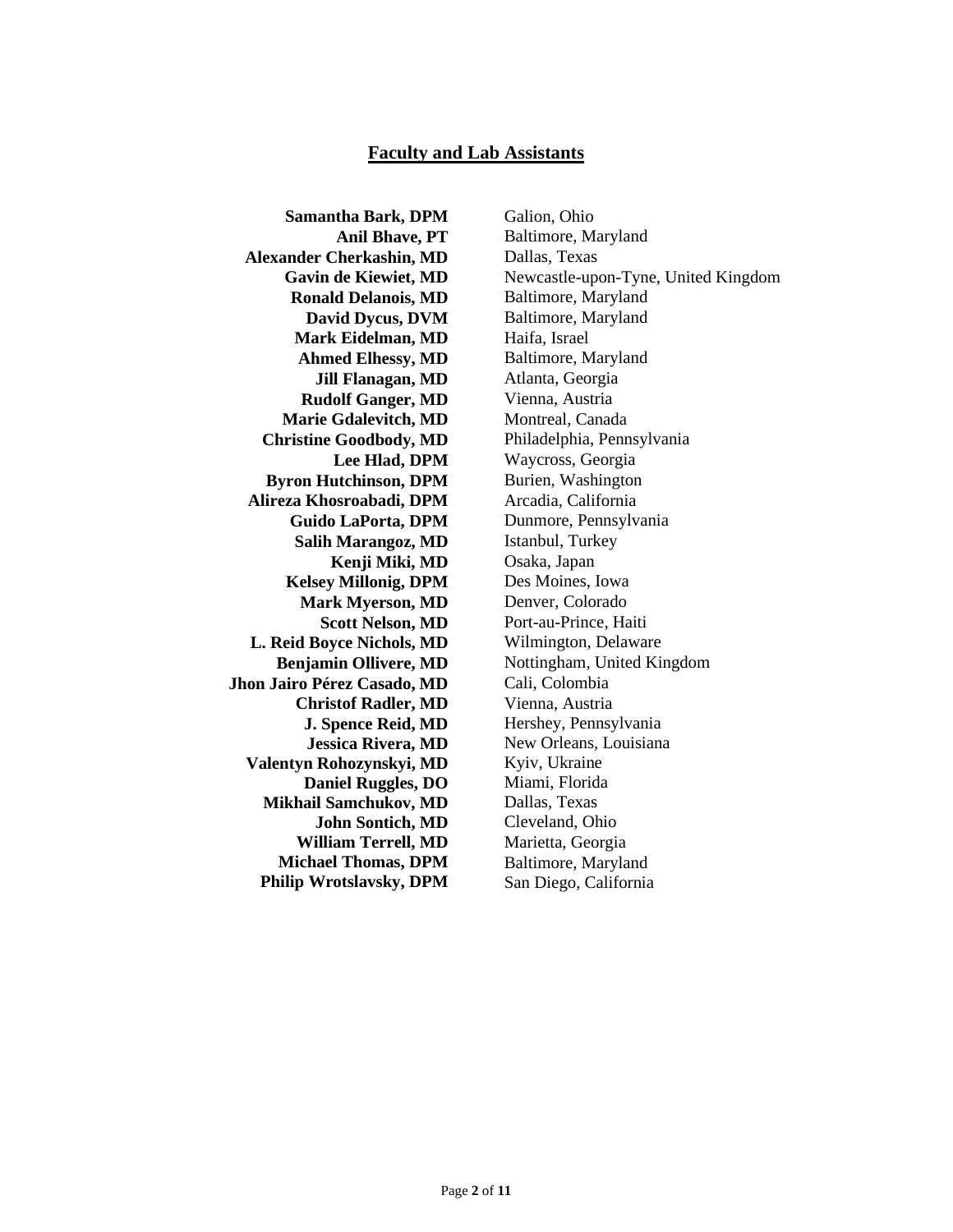# **Day 1: Thursday, August 25**

| $6:00 - 7:00$                | <b>Registration, Continental Breakfast and Visit with Corporate Partners</b>                                                                                           | Marine Room and Grand Ballroom<br>Pre-function, Level 2 |
|------------------------------|------------------------------------------------------------------------------------------------------------------------------------------------------------------------|---------------------------------------------------------|
| $7:00 - 7:30$                | <b>Welcome and Pre-test</b><br>John Herzenberg, MD and Ronald Delanois, MD                                                                                             | Grand Ballroom, Level 2                                 |
| $7:30 - 7:50$                | Pre-op Planning: The Axis/Apex Method<br>Shawn Standard, MD                                                                                                            |                                                         |
| $7:50 - 8:00$                | Alphabet Soup of Limb Alignment (Frontal Plane): MAD, LDFA, MPTA, LDTA, MPFA,<br>LPFA, and JLCA<br>Janet Conway, MD                                                    |                                                         |
| $8:00 - 8:15$                | Frontal Plane Measurements on Normal Bones (Planning Workshop)<br>Janet Conway, MD                                                                                     |                                                         |
| $8:15 - 9:00$                | Assessment of Limb Alignment: Frontal Plane MAP (Measure Mechanical Axis<br>Deviation, Analyze Joint Angles, Pick the Bone) (Planning Workshop)<br>John Herzenberg, MD |                                                         |
| $9:00 - 9:30$                | <b>Health Break and Visit with Corporate Partners</b>                                                                                                                  | Grand Ballroom Pre-function, Level 2                    |
| $9:30 - 10:00$               | The ABCs ( $\triangle$ pex, Bone Cut, Correction)<br>Shawn Standard, MD                                                                                                | Grand Ballroom, Level 2                                 |
| $10:00 - 10:50$              | Tibia: Frontal Plane Single-level Deformities (Planning Workshop)<br>Michael Assayag, MD                                                                               |                                                         |
| $10:50 - 11:30$              | Bone Ninja Introduction<br>Shawn Standard, MD                                                                                                                          |                                                         |
| $11:30 - 12:15$              | Tibia: Frontal Plane Double-level Deformities (Planning Workshop)<br>Marie Gdalevitch, MD                                                                              |                                                         |
| $12:15 - 1:00$               | <b>Luncheon and Visit with Corporate Partners</b>                                                                                                                      | Grand Ballroom Pre-function, Level 2                    |
| $1:00-1:30$                  | Special Pre-recorded Lecture: War Surgery in Ukraine<br>Valentyn Rohozynskyi, MD with Introduction by John Herzenberg, MD                                              | Grand Ballroom, Level 2                                 |
| $1:30-1:45$                  | Head to Designated Afternoon Labs                                                                                                                                      |                                                         |
| $1:45 - 6:00$                | Thursday Afternoon Labs:                                                                                                                                               |                                                         |
| Group A-1 and A-2:           |                                                                                                                                                                        |                                                         |
| $1:45 - 3:45$                | Six-axis External Fixation 4 Lab<br>Facilitator: John Sontich, MD<br>Lab Assistants: TBA                                                                               | Azure & Indigo Rooms, Level 2                           |
| $3:45-4:00$<br>$4:00 - 6:00$ | <b>Head to Next Lab</b><br>Six-axis External Fixation 2 Lab<br>Facilitator: Scott Nelson, MD<br>Lab Assistants: TBA                                                    | Grand Ballroom B, Level 2                               |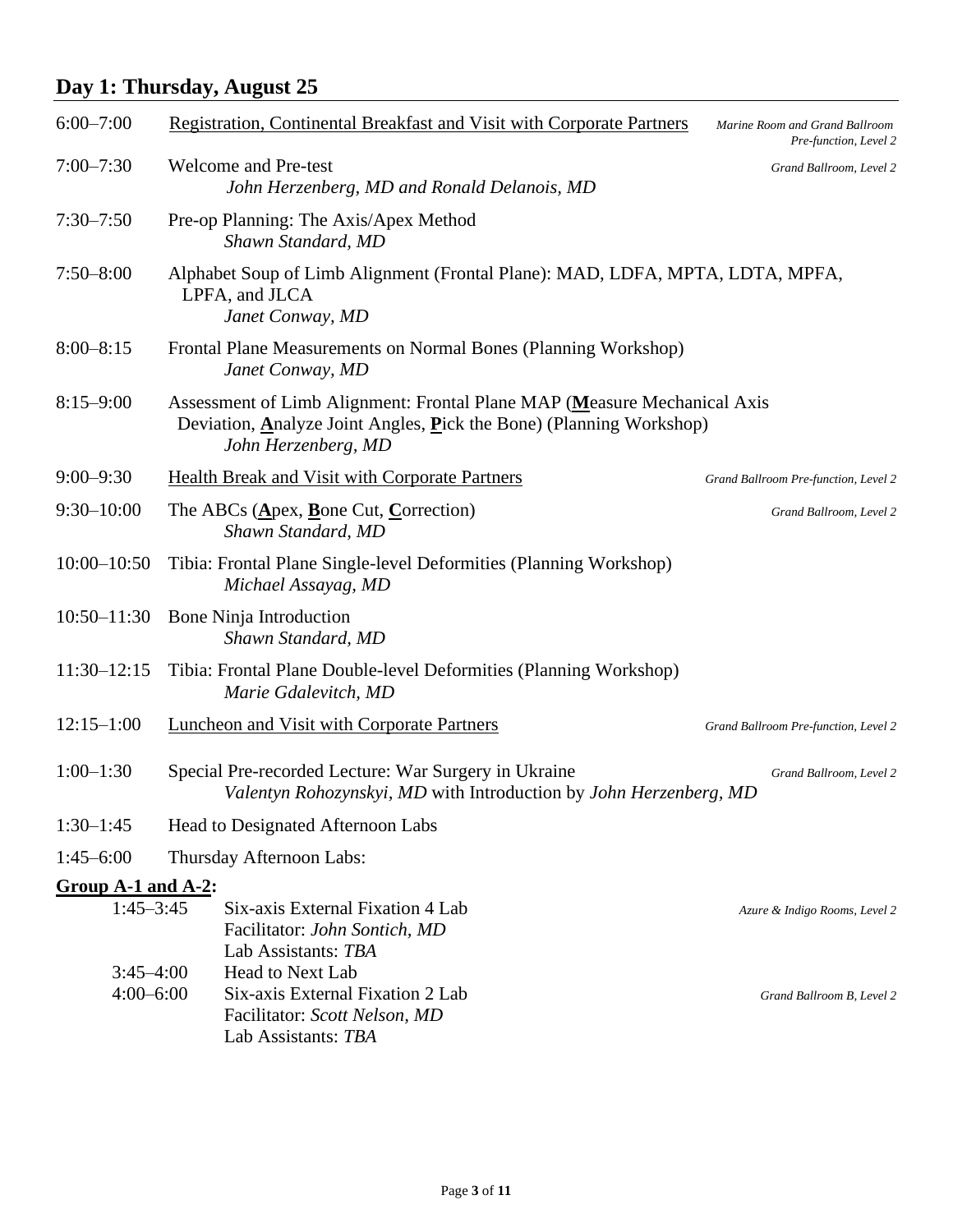### **Group B-1:**

| $1:45 - 3:45$ | <b>External Fixation Lab</b>                                     | Sienna Room, Level 2 |
|---------------|------------------------------------------------------------------|----------------------|
|               | Facilitators: Byron Hutchinson, DPM, Guido LaPorta, DPM,         |                      |
|               | Mark Myerson, MD, and Noman Siddiqui, DPM                        |                      |
|               | Lab Assistants: TBA                                              |                      |
| $3:45-4:00$   | <b>Head to Next Lab</b>                                          |                      |
| $4:00-6:00$   | Six-axis External Fixation 3 Lab                                 | Marine Room, Level 2 |
|               | Facilitator: William Terrell, MD                                 |                      |
|               | Lab Assistants: Christopher Bibbo, DO, Alexander Cherkashin, MD, |                      |
|               | Kelsey Millonig, DPM, and Mikhail Samchukov, MD                  |                      |
|               |                                                                  |                      |

### **Group B-2:**

| $1:45 - 3:45$                             | Six-axis External Fixation 3 Lab                                 | Marine Room, Level 2 |
|-------------------------------------------|------------------------------------------------------------------|----------------------|
|                                           | Facilitator: William Terrell, MD                                 |                      |
|                                           | Lab Assistants: Christopher Bibbo, DO, Alexander Cherkashin, MD, |                      |
|                                           | Kelsey Millonig, DPM, and Mikhail Samchukov, MD                  |                      |
| $3:45-4:00$                               | <b>Head to Next Lab</b>                                          |                      |
| $4:00-6:00$                               | <b>External Fixation Lab</b>                                     | Sienna Room, Level 2 |
|                                           | Facilitators: Byron Hutchinson, DPM, Guido LaPorta, DPM,         |                      |
|                                           | Mark Myerson, MD, and Noman Siddiqui, DPM                        |                      |
|                                           | Lab Assistants: TBA                                              |                      |
| $\sim$ $\Omega$ 1 and $\Omega$ $\Omega$ . |                                                                  |                      |

#### **Groups C-1 and C-2:**

| $1:45 - 2:45$ | Fixator-assisted Plating Lab: Distal Femoral Valgus Deformity         | Grand Ballroom A, Level 2    |
|---------------|-----------------------------------------------------------------------|------------------------------|
|               | Facilitator: Janet Conway, MD                                         |                              |
|               | Lab Assistants: TBA                                                   |                              |
| $2:45 - 2:55$ | <b>Head to Next Lab</b>                                               |                              |
| $2:55 - 4:55$ | Six-axis External Fixation 1 Lab                                      | Cobalt Ballroom, Level 2     |
|               | Facilitators: Rudolf Ganger, MD and Christof Radler, MD               |                              |
|               | Lab Assistants: Benjamin Ollivere, MD and TBA                         |                              |
| $4:55 - 5:00$ | <b>Head to Next Lab</b>                                               |                              |
| $5:00-6:00$   | Varus Derotational Osteotomy Lab                                      | Grand Ballroom A, Level 2    |
|               | Facilitator: Shawn Standard, MD                                       |                              |
|               | Lab Assistants: TBA                                                   |                              |
| 7:15–9:15     | Welcome Reception <i>(ticket required, resort attire recommended)</i> | Splash Pool Terrace, Level 4 |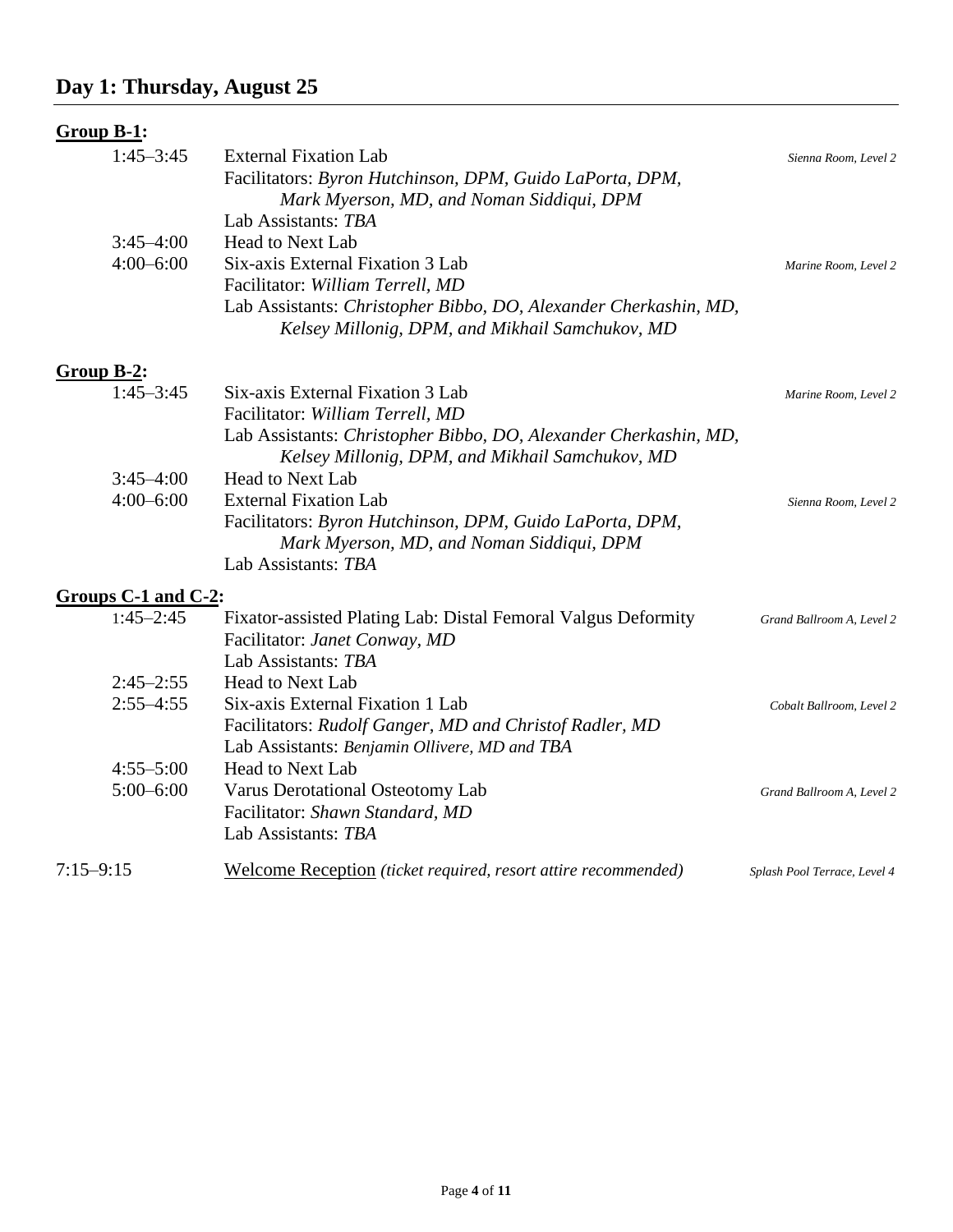# **Day 2: Friday, August 26**

| $6:15 - 7:00$ |                                                                    | <b>Breakfast and Visit with Corporate Partners</b>                                                                    |                                                               | Grand Ballroom Pre-function. Level 2                          |
|---------------|--------------------------------------------------------------------|-----------------------------------------------------------------------------------------------------------------------|---------------------------------------------------------------|---------------------------------------------------------------|
| $7:00 - 7:05$ |                                                                    | Announcements<br>John Herzenberg, MD                                                                                  |                                                               | Grand Ballroom, Level 2                                       |
| $7:05 - 7:15$ |                                                                    | Tibia Review Planning Exercises<br>John Herzenberg, MD                                                                |                                                               |                                                               |
| $7:15 - 7:30$ |                                                                    | Alphabet Soup of Limb Alignment (Sagittal Plane): PDFA, PPTA, SJLA, ADTA, and SMAA<br>Philip McClure, MD              |                                                               |                                                               |
| $7:30 - 8:00$ |                                                                    | Sagittal Plane Measurements (Planning Workshop)<br>Philip McClure, MD                                                 |                                                               |                                                               |
| $8:00 - 8:45$ |                                                                    | Tibia: Sagittal Plane Deformities (Planning Workshop)<br>Michael Assayag, MD                                          |                                                               |                                                               |
| $8:45 - 9:05$ |                                                                    | Tibia: Oblique Plane Deformities Overview<br>Shawn Standard, MD                                                       |                                                               |                                                               |
| $9:05 - 9:30$ |                                                                    | Tibia: Oblique Plane Deformities (Planning Workshop)<br>Janet Conway, MD                                              |                                                               |                                                               |
| $9:30 - 9:55$ |                                                                    | <b>Health Break and Visit with Corporate Partners</b>                                                                 |                                                               | Grand Ballroom Pre-function, Level 2                          |
| $9:55 - 1:50$ |                                                                    | Please visit one of the two breakout sessions listed below:                                                           |                                                               |                                                               |
|               |                                                                    | <b>Breakout Session: Focus on Ankle and Foot Deformities</b>                                                          |                                                               |                                                               |
|               | $9:55 - 10:25$                                                     | Pre-op Planning: The Axis/Apex/Third Line Method<br>Noman Siddiqui, DPM                                               |                                                               | Grand Ballroom B, Level 2                                     |
|               | $10:25 - 10:45$                                                    | Alphabet Soup of Foot and Ankle Alignment: Frontal, Sagittal, and Transverse Planes<br>Noman Siddiqui, DPM            |                                                               |                                                               |
|               | $10:45 - 11:35$                                                    | Foot and Ankle: Frontal, Sagittal, and Transverse Plane Deformities<br>(Planning Workshop)<br>Noman Siddiqui, DPM     |                                                               |                                                               |
|               | $11:35 - 1:50$                                                     | All Those Except Groups B-1 and B-2:<br>Luncheon and Visit with Corporate Partners                                    |                                                               | Grand Ballroom Pre-function, Level 2                          |
|               | $11:35 - 1:50$<br>$11:35 - 11:45$<br>$11:45 - 1:15$<br>$1:15-1:50$ | Groups $B-1$ and $B-2$ :<br><b>Head to Sienna Room</b><br>Triplanar Correction of Hallux Valgus Deformity<br>Luncheon | Facilitators: Alireza Khosroabadi, DPM and Guido LaPorta, DPM | Sienna Room, Level 2<br>Cobalt Ballroom Pre-function, Level 2 |
|               |                                                                    | <b>Breakout Session: Focus on Femoral Deformities and Limb Length Discrepancy</b><br>(Pediatrics and Adults)          |                                                               |                                                               |
|               | $9:55 - 10:55$                                                     | Femur: Frontal Plane Single-level Deformities (Planning Workshop) Grand Ballroom A, Level 2<br>John Herzenberg, MD    |                                                               |                                                               |
|               |                                                                    | 10:55–11:15 Limb Length Discrepancy (LLD) and Radiographic Assessment of LLD<br>Shawn Standard, MD                    |                                                               |                                                               |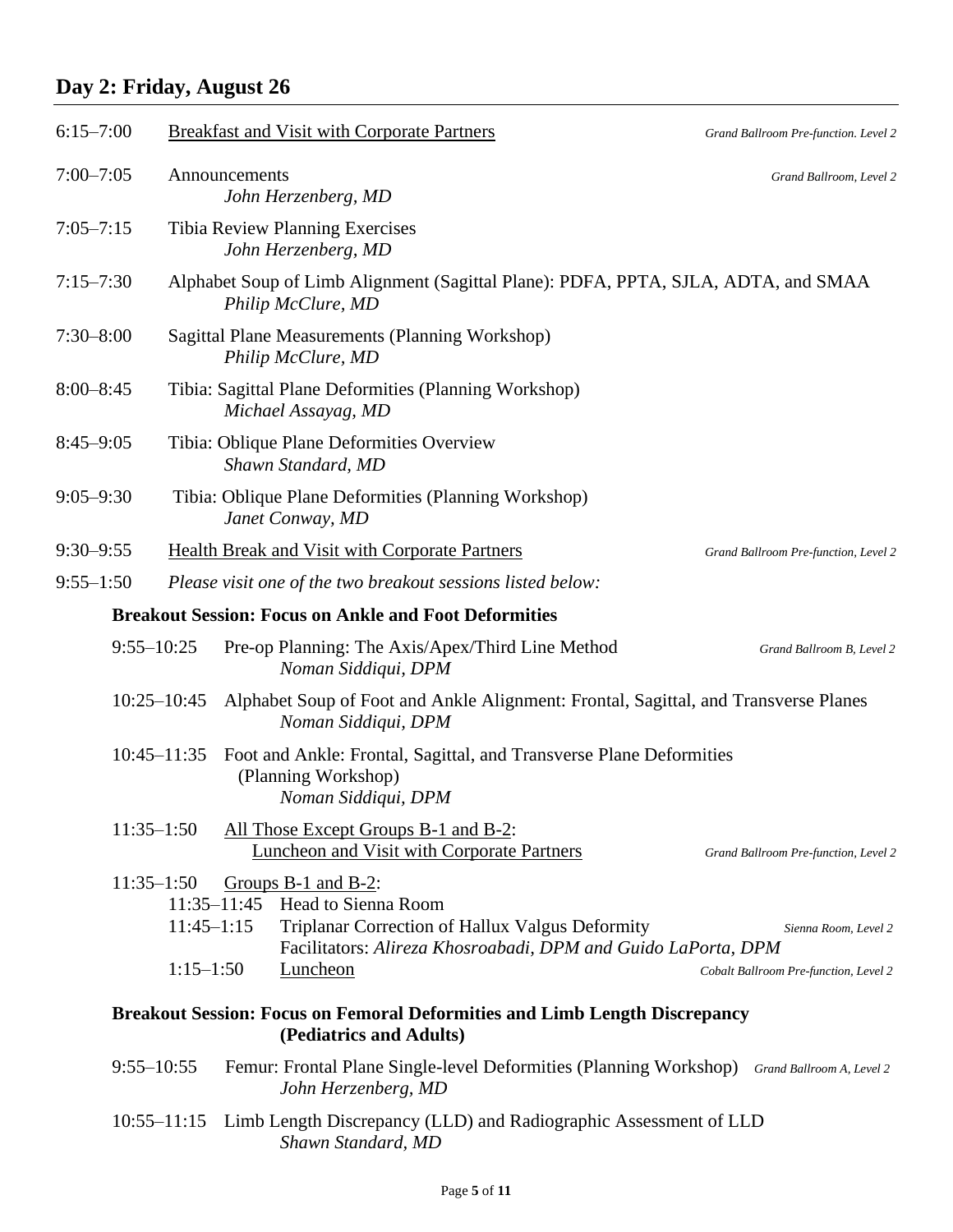# **Day 2: Friday, August 26**

|                                | 11:15–11:55 Femur: Frontal Plane Double-level Deformities (Planning Workshop)<br>John Herzenberg, MD                                                                                           |                                      |
|--------------------------------|------------------------------------------------------------------------------------------------------------------------------------------------------------------------------------------------|--------------------------------------|
| $11:55 - 12:15$                | Luncheon and Visit with Corporate Partners                                                                                                                                                     | Grand Ballroom Pre-function, Level 2 |
| $12:15 - 1:50$                 | Reverse Planning and Retrograde Nailing: LLD<br>Facilitator: Philip McClure, MD<br>Lab Assistants: Michael Assayag, MD, Janet Conway, MD, and William Terrell, MD                              | Grand Ballroom B, Level 2            |
| $1:50-1:55$                    | Head to Designated Afternoon Labs                                                                                                                                                              |                                      |
| $1:55 - 6:00$                  | Friday Afternoon Labs:                                                                                                                                                                         |                                      |
| Groups A-1 and A-2:            |                                                                                                                                                                                                |                                      |
| $1:55 - 2:55$                  | Six-axis External Fixation 5 Lab<br>Facilitator: J. Spence Reid, MD<br>Lab Assistants: TBA                                                                                                     | Grand Ballroom A, Level 2            |
| $2:55 - 3:00$<br>$3:00 - 6:00$ | <b>Head to Next Lab</b><br>Six-axis External Fixation 1 Lab<br>Facilitators: Rudolf Ganger, MD, John Herzenberg, MD, and Christof Radler, MD<br>Lab Assistants: Benjamin Ollivere, MD and TBA  | Cobalt Ballroom, Level 2             |
| <b>Groups B-1 and B-2:</b>     |                                                                                                                                                                                                |                                      |
| $1:55 - 3:55$<br>$3:55 - 4:00$ | Six-axis External Fixation 4 Lab<br>Facilitator: Guido LaPorta, DPM<br>Lab Assistants: Lee Hlad, DPM and Byron Hutchinson, DPM<br><b>Head to Next Lab</b>                                      | Azure & Indigo Rooms, Level 2        |
| $4:00 - 6:00$                  | Six-axis External Fixation 2 Lab<br>Facilitators: Byron Hutchinson, DPM, Guido LaPorta, DPM, Kelsey Millonig, DPM,<br>and Noman Siddiqui, DPM<br>Lab Assistants: TBA                           | Grand Ballroom B, Level 2            |
| $Group C-1:$                   |                                                                                                                                                                                                |                                      |
| $1:55 - 3:55$                  | Six-axis External Fixation 3 Lab<br>Facilitators: Alexander Cherkashin, MD and Mikhail Samchukov, MD<br>Lab Assistants: Christopher Bibbo, DO, William Terrell, MD, and TBA                    | Marine Room, Level 2                 |
| $3:55 - 4:00$                  | <b>Head to Next Lab</b>                                                                                                                                                                        |                                      |
| $4:00 - 6:00$                  | Internal Lengthening Nail Workshop<br>Facilitator: John Herzenberg, MD<br>Lecturers: Rudolf Ganger, MD, Philip McClure, MD, Christof Radler, MD,<br>Daniel Ruggles, DO, and Shawn Standard, MD | Umber Room, Level 4                  |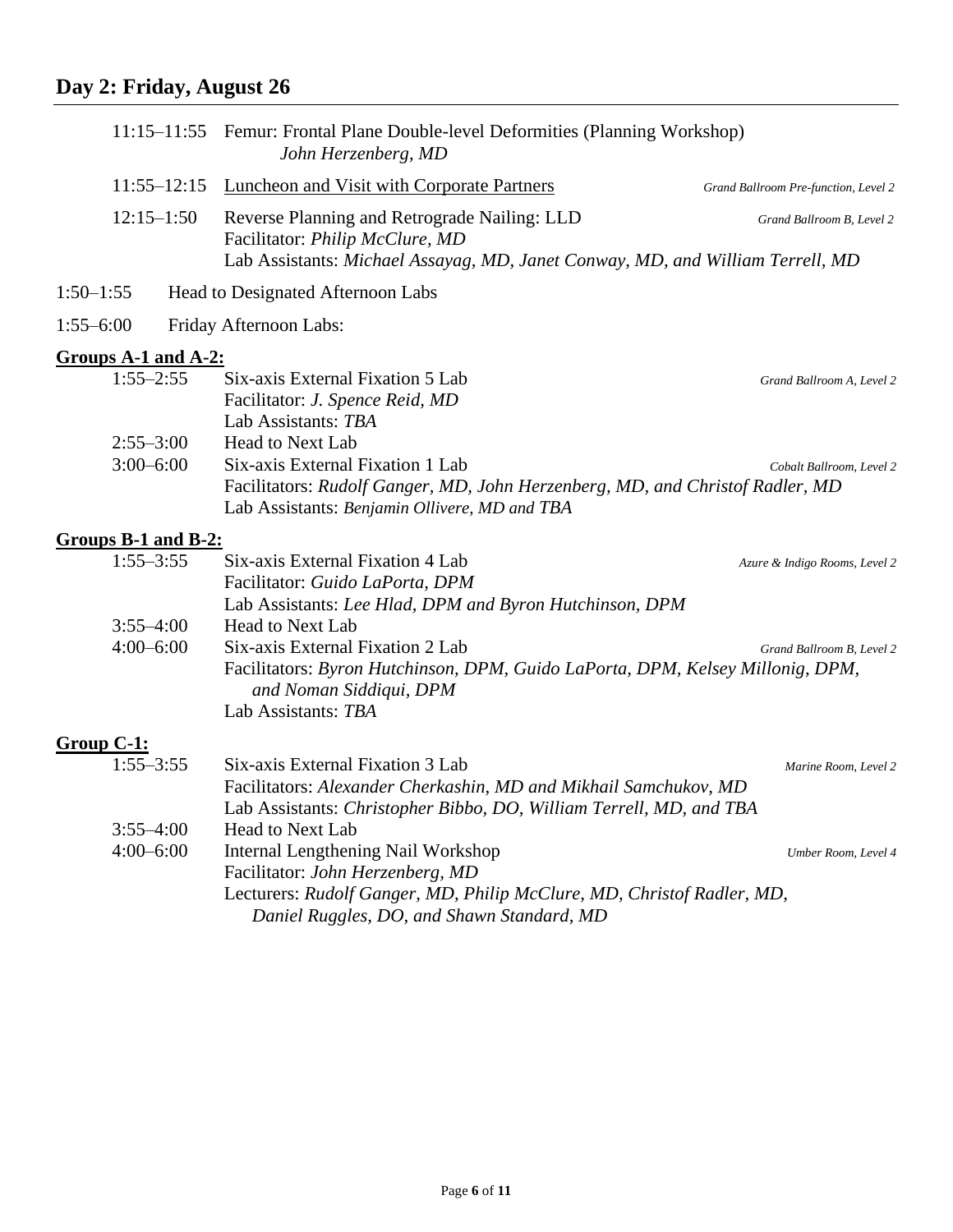### **Day 2: Friday, August 26**

7:45 Conclude

| Group C-2: |  |
|------------|--|
|            |  |

| Group $C-2$ : |                          |                                                                                                                                         |                                       |  |  |
|---------------|--------------------------|-----------------------------------------------------------------------------------------------------------------------------------------|---------------------------------------|--|--|
| $1:55 - 3:55$ |                          | Internal Lengthening Nail Workshop<br>Facilitator: John Herzenberg, MD                                                                  | Umber Room, Level 4                   |  |  |
|               |                          | Lecturers: Rudolf Ganger, MD, Philip McClure, MD, Christof Radler, MD,                                                                  |                                       |  |  |
| $3:55 - 4:00$ |                          | Daniel Ruggles, DO, and Shawn Standard, MD<br><b>Head to Next Lab</b>                                                                   |                                       |  |  |
| $4:00 - 6:00$ |                          | Six-axis External Fixation 3 Lab<br>Marine Room, Level 2                                                                                |                                       |  |  |
|               |                          | Facilitators: Alexander Cherkashin, MD and Mikhail Samchukov, MD<br>Lab Assistants: Christopher Bibbo, DO, William Terrell, MD, and TBA |                                       |  |  |
| $6:00-6:25$   | <b>Refreshment Break</b> |                                                                                                                                         | Cobalt Ballroom Pre-function, Level 2 |  |  |
| $6:25-6:30$   |                          | <b>Head to Case Presentation Sessions</b>                                                                                               |                                       |  |  |
| $6:30 - 7:45$ |                          | <b>Case Presentations</b>                                                                                                               |                                       |  |  |
|               |                          | Cases must be provided to the Registration Desk by 6 p.m. on Thursday on a USB drive in either                                          |                                       |  |  |
|               |                          | PowerPoint or Keynote format. Cases submitted after this time may not be considered for presentation.                                   |                                       |  |  |
|               |                          | All cases will be previewed and sequenced by a moderator.                                                                               |                                       |  |  |
|               |                          | Pediatrics - Moderators: Philip McClure, MD and Shawn Standard, MD                                                                      | Grand Ballroom A, Level 2             |  |  |
|               | $6:30-6:45$              | Gradual Correction in Children and Adolescents<br>Mark Eidelman, MD                                                                     |                                       |  |  |
|               | $6:45 - 7:45$            | <b>Participant Case Presentations</b>                                                                                                   |                                       |  |  |
|               |                          | <b>Adult – Moderators: Michael Assayag, MD and Janet Conway, MD</b><br>Sienna Room, Level 2                                             |                                       |  |  |
|               | $6:30-6:45$              | <b>Immunology for Orthopedists</b>                                                                                                      |                                       |  |  |
|               |                          | Janet Conway, MD                                                                                                                        |                                       |  |  |
|               | $6:45 - 7:45$            | <b>Participant Case Presentations</b>                                                                                                   |                                       |  |  |
|               |                          | Foot and Ankle - Moderators: Noman Siddiqui, DPM and                                                                                    | Grand Ballroom B, Level 2             |  |  |

*Expert Panel: Guido LaPorta, DPM and Jhon Jairo Pérez Casado, MD* 

6:30–6:45 Acute Management of Severe Foot and Ankle Deformity on Global

8:00 Depart Hotel for Faculty and Former Fellows Dinner *(invitation only) Four Seasons Hotel, Lobby*

*Christopher Bibbo, DO* 

Humanitarian Programs *Mark Myerson, MD*

6:45–7:45 Participant Case Presentations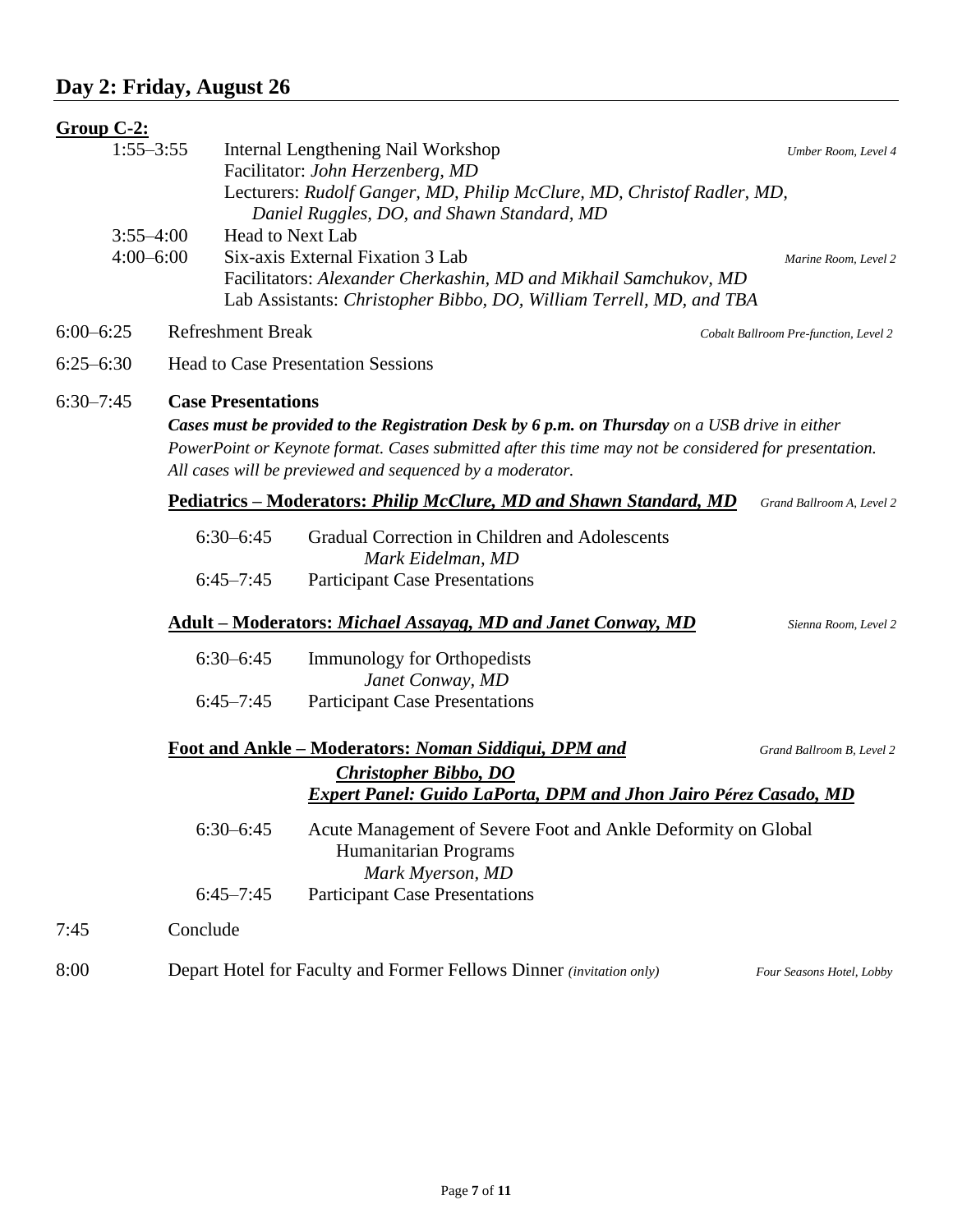# **Day 3: Saturday, August 27**

| $6:30 - 7:00$  |                                                                 | <b>Breakfast and Visit with Corporate Partners</b>                                                                     | Grand Ballroom Pre-function, Level 2 |
|----------------|-----------------------------------------------------------------|------------------------------------------------------------------------------------------------------------------------|--------------------------------------|
| $7:00 - 10:00$ | Please visit one or more of the breakout sessions listed below: |                                                                                                                        |                                      |
|                |                                                                 | <b>Breakout Session: Foot and Ankle Specialists</b>                                                                    | Grand Ballroom B, Level 2            |
|                | $7:00 - 7:15$                                                   | Evolution of Internal Fixation Techniques of the Charcot Midfoot<br>Mark Myerson, MD                                   |                                      |
|                | $7:15 - 8:00$                                                   | Distal Hallux Valgus Correction: Where is the Apex?<br>Alireza Khosroabadi, DPM                                        |                                      |
|                | $8:00 - 8:15$                                                   | Brachymetatarsia Correction: My Approach to Correction<br>Alireza Khosroabadi, DPM                                     |                                      |
|                | $8:15 - 8:35$                                                   | Complex External Fixation Methods and Soft Tissue Management in<br>Foot and Ankle Cases<br>Jhon Jairo Pérez Casado, MD |                                      |
|                | $8:35 - 8:55$                                                   | Distal Distraction Osteogenesis Principles in a Complex Neuropathic<br><b>Ankle Collapse</b><br>Noman Siddiqui, DPM    |                                      |
|                | $8:55 - 9:10$                                                   | Biomechanical Impact of Deformity on Foot and Ankle<br>Anil Bhave, PT                                                  |                                      |
|                | $9:10 - 9:30$                                                   | Tips, Tricks, and Pitfalls in Late Stage Posterior Tibial Tendon Dysfunction<br>Guido LaPorta, DPM                     |                                      |
|                | $9:30 - 9:45$                                                   | Role of Biologics in Foot and Ankle Surgery<br>Christopher Bibbo, DO                                                   |                                      |
|                | $9:45 - 10:00$                                                  | Discussion                                                                                                             |                                      |
|                |                                                                 | Breakout Session: Pediatric & Adult Orthopedic Specialists (Combined)                                                  | Grand Ballroom A, Level 2            |
|                | $7:00 - 7:30$                                                   | Sagittal Plane Deformities: Knee Flexion Contracture<br>Secondary to Lengthening<br>Shawn Standard, MD                 |                                      |
|                | $7:30 - 8:15$                                                   | Femur and Knee: Sagittal Plane Deformities (Lecture and Planning Workshop)<br>Shawn Standard, MD                       |                                      |
|                | $8:15 - 8:20$                                                   | Adult Specialists Head to Grand Ballroom B While Pediatric Specialists Remain                                          |                                      |
|                |                                                                 | <b>Breakout Session: Pediatric Orthopedic Specialists</b>                                                              | Grand Ballroom A, Level 2            |
|                | $8:20 - 8:35$                                                   | Tips, Tricks, and Pitfalls for Slipped Capital Femoral Epiphysis<br>David Podeszwa, MD                                 |                                      |
|                | $8:35 - 8:55$                                                   | Incorporating the Multiplier Method into Your Pediatric<br><b>Orthopedic Practice</b><br>John Herzenberg, MD           |                                      |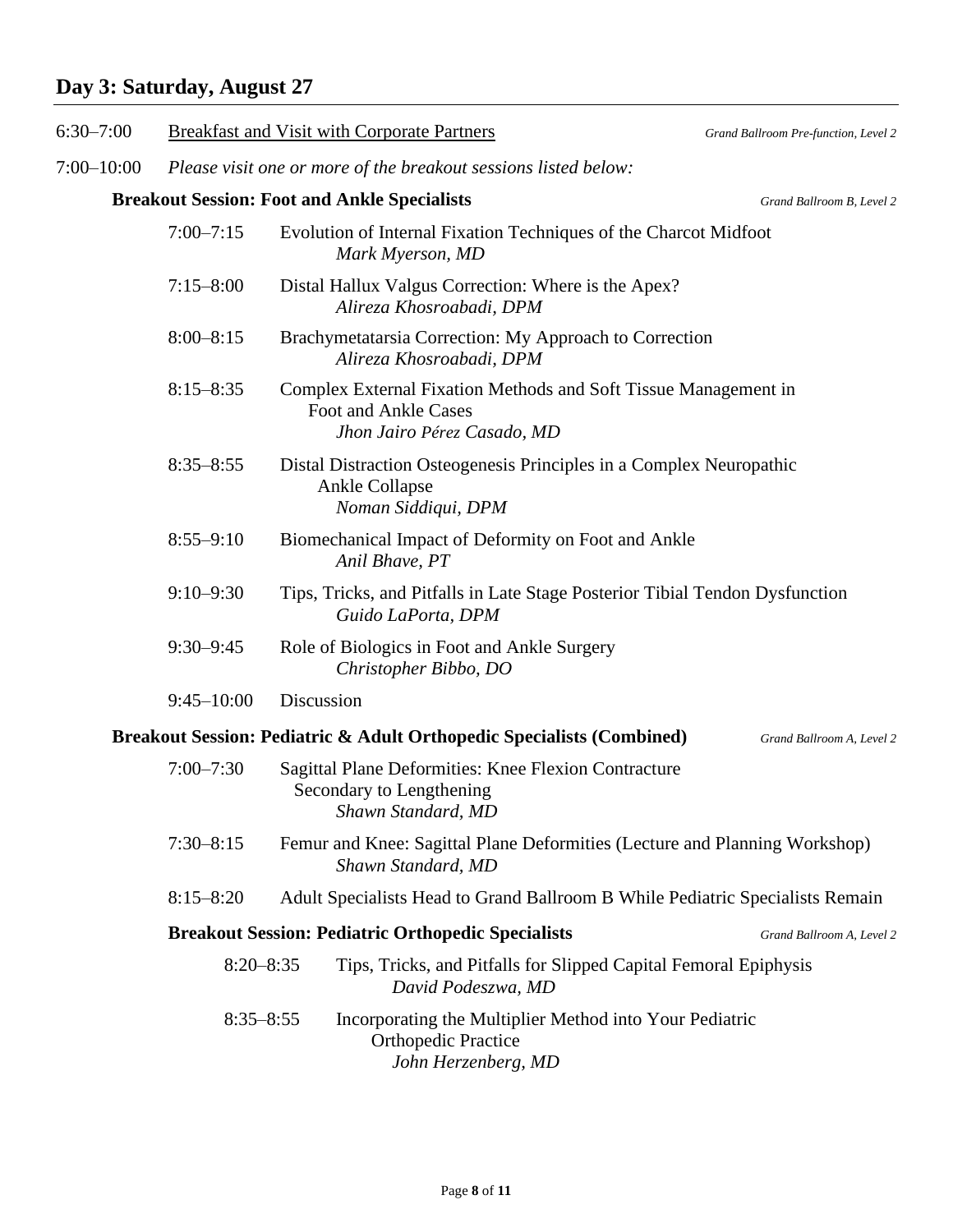|                 | $8:55 - 9:10$                                                 | <b>Growth Plate Modulation</b><br>L. Reid Boyce Nichols, MD             |                                      |
|-----------------|---------------------------------------------------------------|-------------------------------------------------------------------------|--------------------------------------|
|                 | $9:10 - 9:35$                                                 | Lengthening for Congenital Femoral Deficiency<br>Shawn Standard, MD     |                                      |
|                 | $9:35 - 9:50$                                                 | Congenital Dislocation of the Patella Diagnosis<br>Philip McClure, MD   |                                      |
|                 | $9:50 - 10:00$                                                | Discussion                                                              |                                      |
|                 |                                                               | <b>Breakout Session: Adult Orthopedic Specialists</b>                   | Sienna Room, Level 2                 |
|                 | $8:20 - 8:30$                                                 | <b>Acute Deformity Wound Closure</b><br>Philip McClure, MD              |                                      |
|                 | $8:30 - 8:45$                                                 | <b>Stature Lengthening</b><br>Michael Assayag, MD                       |                                      |
|                 | $8:45 - 9:05$                                                 | Deformity Correction with Intramedullary Nails<br>Benjamin Ollivere, MD |                                      |
|                 | $9:05 - 9:20$                                                 | <b>Fixator-assisted Locked Plating</b><br>Philip McClure, MD            |                                      |
|                 | $9:20 - 9:35$                                                 | Periarticular Tibia Fracture<br>Benjamin Ollivere, MD                   |                                      |
|                 | $9:35 - 9:50$                                                 | Complications of Internal Lengthening<br>Janet Conway, MD               |                                      |
|                 | $9:50 - 10:00$                                                | Discussion                                                              |                                      |
| $10:00 - 10:30$ |                                                               | Health Break and Visit with Corporate Partners                          | Grand Ballroom Pre-function, Level 2 |
| $10:30 - 10:40$ | <b>Femur Review Planning Exercises</b><br>John Herzenberg, MD |                                                                         | Grand Ballroom, Level 2              |
| $10:40 - 11:05$ | Anil Bhave, PT                                                | Contracture Management and the Latest Advances in Physical Therapy      |                                      |
| $11:05 - 11:25$ | <b>Radiology Considerations</b><br>Janet Conway, MD           |                                                                         |                                      |
| $11:25 - 11:40$ | Natural History of Malalignment<br>Philip McClure, MD         |                                                                         |                                      |
| $11:40 - 12:10$ |                                                               | <b>Luncheon and Visit with Corporate Partners</b>                       | Grand Ballroom Pre-function, Level 2 |
| $12:10 - 12:40$ | Realignment Surgery in Animals                                | David Dycus, DVM with Introduction by Michael Assayag, MD               | Grand Ballroom, Level 2              |
| $12:40 - 12:55$ | <b>Closing Remarks and Post-test</b><br>John Herzenberg, MD   |                                                                         |                                      |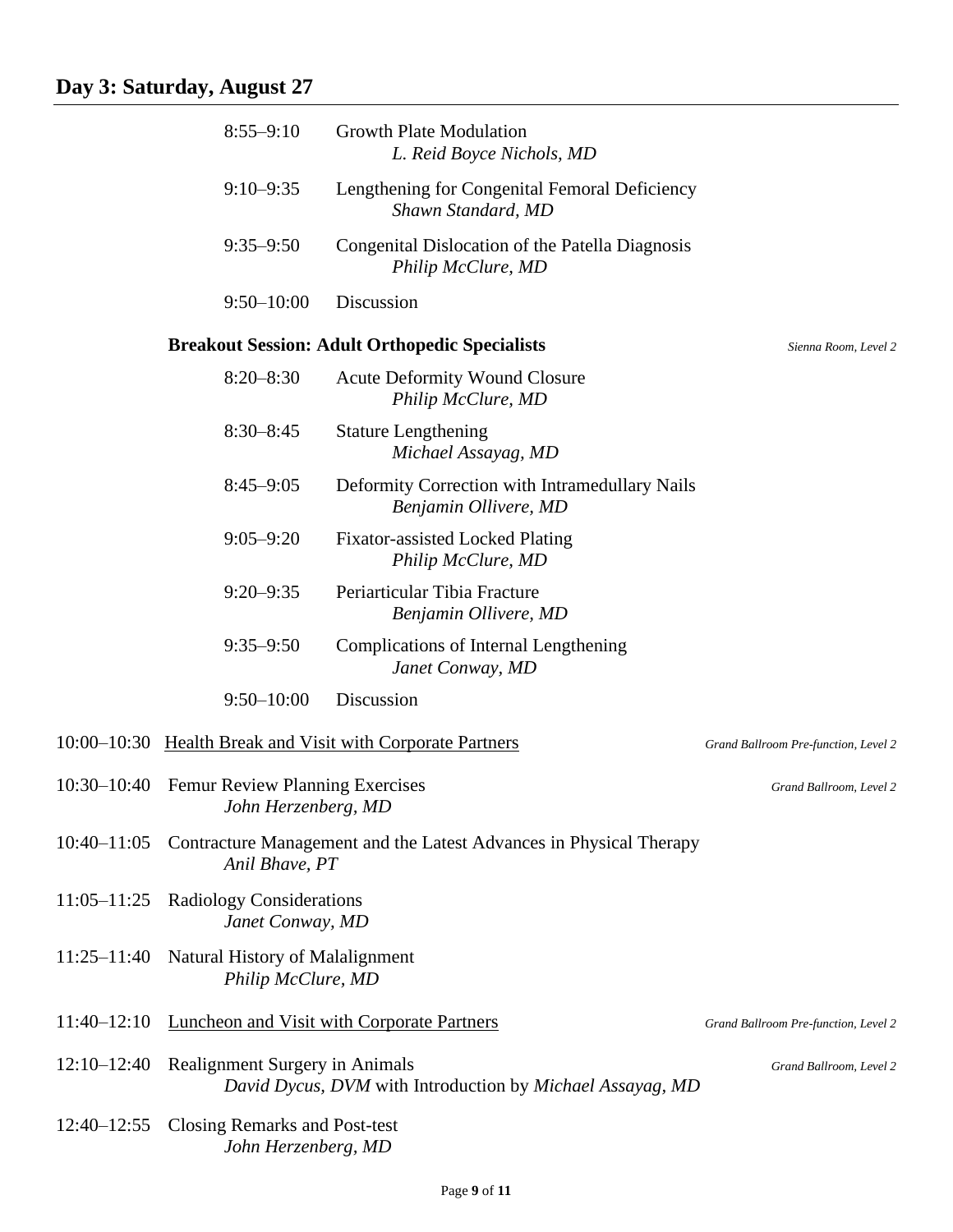# **Day 3: Saturday, August 27**

| $12:55 - 1:00$                           | Head to Lab Afternoon Lab                                                                                                                                                                                                                              |                                 |
|------------------------------------------|--------------------------------------------------------------------------------------------------------------------------------------------------------------------------------------------------------------------------------------------------------|---------------------------------|
| $1:00 - 5:15$                            | Saturday Afternoon Labs:                                                                                                                                                                                                                               |                                 |
| $Group A-1:$<br>$1:00 - 3:00$            | Six-axis External Fixation 3 Lab<br>Facilitator: William Terrell, MD<br>Lab Assistants: Alexander Cherkashin, MD, Mikhail Samchukov, MD,                                                                                                               | Marine Room, Level 2            |
| $3:00 - 3:15$<br>$3:15 - 5:15$           | Michael Thomas, DPM, and TBA<br><b>Head to Next Lab</b><br>Internal Lengthening Nail Lab<br>Facilitator: Michael Assayag, MD<br>Lecturers: John Herzenberg, MD, Philip McClure, MD, Christof Radler, MD,<br>Daniel Ruggles, DO, and Shawn Standard, MD | Sienna Room, Level 2            |
| $Group A-2:$                             |                                                                                                                                                                                                                                                        |                                 |
| $1:00 - 3:00$                            | Internal Lengthening Nail Lab                                                                                                                                                                                                                          | Sienna Room, Level 2            |
|                                          | Facilitator: Michael Assayag, MD<br>Lecturers: John Herzenberg, MD, Philip McClure, MD, Christof Radler, MD,<br>Daniel Ruggles, DO, and Shawn Standard, MD                                                                                             |                                 |
| $3:00 - 3:15$<br>$3:15 - 5:15$           | <b>Head to Next Lab</b><br>Six-axis External Fixation 3 Lab<br>Facilitator: William Terrell, MD<br>Lab Assistants: Alexander Cherkashin, MD, Mikhail Samchukov, MD,<br>Michael Thomas, DPM, and TBA                                                    | Marine Room, Level 2            |
|                                          |                                                                                                                                                                                                                                                        |                                 |
| Group $B-1$ and $B-2$ :<br>$1:00 - 2:00$ | Six-axis External Fixation 6 Lab<br>Facilitators: Guido LaPorta, DPM and Noman Siddiqui, DPM<br>Lab Assistants: Lee Hlad, DPM and Kelsey Millonig, DPM                                                                                                 | Grand Ballroom A, Level 2       |
| $2:00 - 2:15$<br>$2:15 - 5:15$           | Head to Next Lab<br>Six-axis External Fixation 1 Lab<br>Facilitators: Rudolf Ganger, MD and Christof Radler, MD<br>Lab Assistants: Benjamin Ollivere, MD and TBA                                                                                       | Cobalt Ballroom, Level 2        |
| $Group C-1:$                             |                                                                                                                                                                                                                                                        |                                 |
| $1:00 - 3:00$                            | Six-axis External Fixation 2 Lab<br>Facilitators: L. Reid Boyce Nichols, MD and Michael Assayag, MD<br>Lab Assistants: TBA                                                                                                                             | Grand Ballroom B, Level 2       |
| $3:00 - 3:15$<br>$3:15 - 5:15$           | <b>Head to Next Lab</b><br>Coxa Vara and Knee Flexion Deformity Lab<br>Facilitators: Shawn Standard, MD and John Herzenberg, MD<br>Lab Assistants: TBA                                                                                                 | Azure and Indigo Rooms, Level 2 |